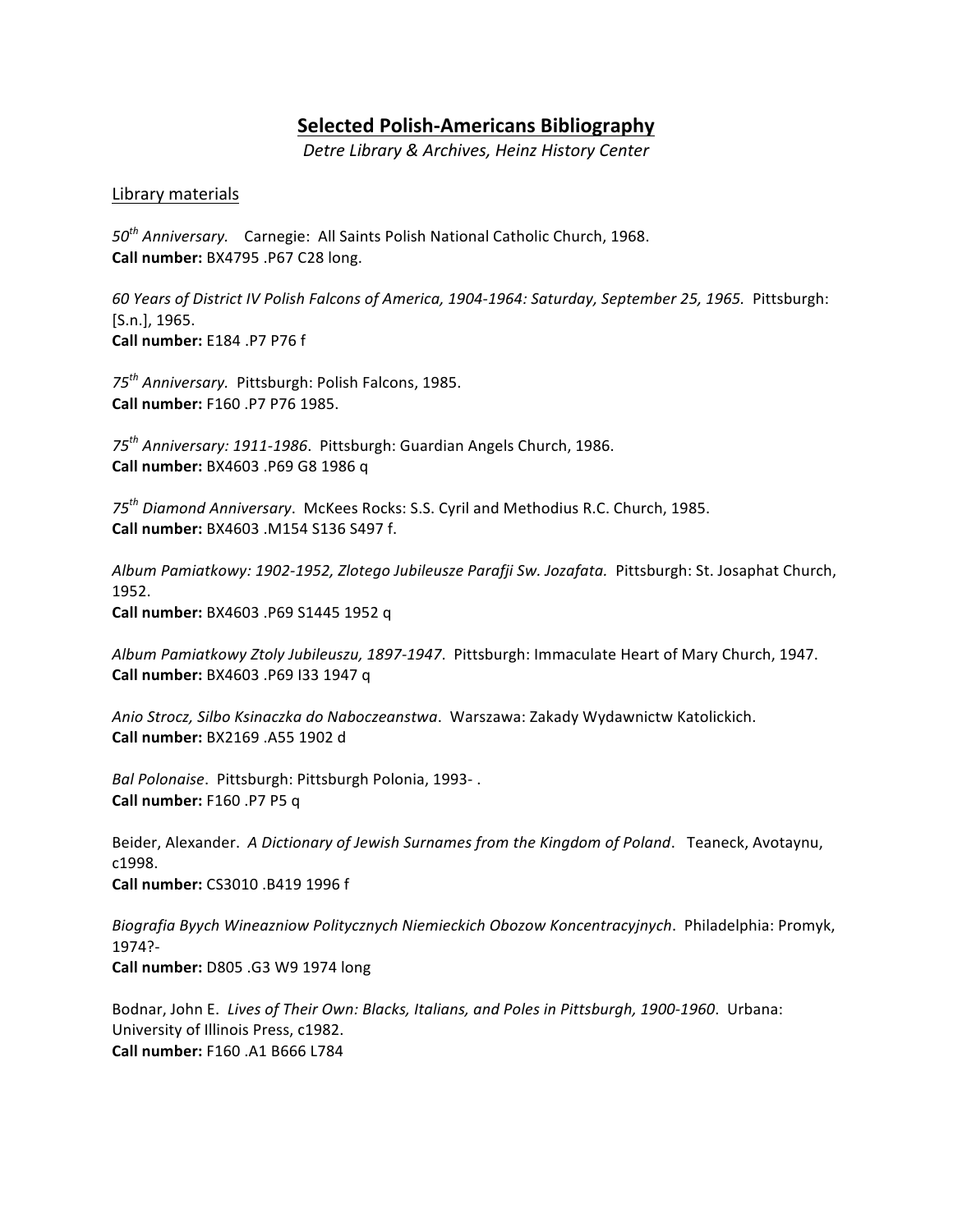Borkowski, Joseph A. City of Pittsburgh's Part in Formation of Polish Army-World War I 1917-1920. Pittsburgh: Central Council of Polish Organizations, [1956]. **Call number:** DK439 .B735 

Borkowski, Joseph A. Prominent Polish Pioneers of the United States of America, 1770-1790. Pittsburgh: Polish Falcons of America, 1975. **Call number:** E269 .P6 B67

Borkowski, Joseph A. Selected Highlights of Poland's History and of Polish American Historical Events. Pittsburgh: Polish Falcons of America, 1968. **Call number:** E184 .P7 B735 

Burstin, Barbara Stern. *After the Holocaust: the Migration of Polish Jews and Christians to Pittsburgh.* Pittsburgh: University of Pittsburgh Press, c1989. **Call number:** F160 .P7 B973. 

*Celebrating 100 Years*. Pittsburgh: Polish Falcons, 2010. **Call number:** F160 .P7 P75 2010

*Celebrating 100 Years, 1902-2002. Pittsburgh: St. Josaphat Church, 2002.* **Call number:** BX4603 .P69 S1445 2002 q

Chodazko, Alexander. Chodzki Alexandra Dokadny Sownik Polsko-Angielski I Angielsko-Polski. Chicago: W. Dyniewica, [1916]. **Call number:** PG6640 .C54 1916

Cohen, Chester G. Shtetl Finder: Jewish Communities in the 19<sup>th</sup> and Early 20<sup>th</sup> Centuries in the Pale of Settlement of Russia and Poland, and in Lithuania, Latvia, Galicia, and Bukovina, and with Names of *Residents.* Los Angeles: Periday Co., 1980. **Call number:** DS135 .R9 C678 1989 q

*Constitution and By-Laws.* Cleveland: Alliance of Poles of America, 1974. **Call number:** HS2018 .A5 C7 1974 q

*Czytanka Trzecia dia Szkol Polskich w Stanach Zjednoczonych Ponocnej Ameryki*. Chicago: Polish American Pub. Co., c1900. **Call number:** PG6117.5 .C992 1900 d 

*cZywoty aSwietych Paanskich na wszustkie dnie Roku.* Mikoow: K. Miarka, [1910]. **Call number:** BX4655 .Z9 1910 q

*Diamond Anniversary: 1914-1989, 75 Years*. Ambridge: St. Stanislaus Church (Ambridge, Pa.), 1989. **Call number:** BX4603 .A495 S152 1989 q

Dziean aSwieo ty. Chicago: W. Smulski. **Call number:** E184 .P7 D86

Faigen, Anne G. New World Waiting. Pittsburgh: Local History Co., c2006.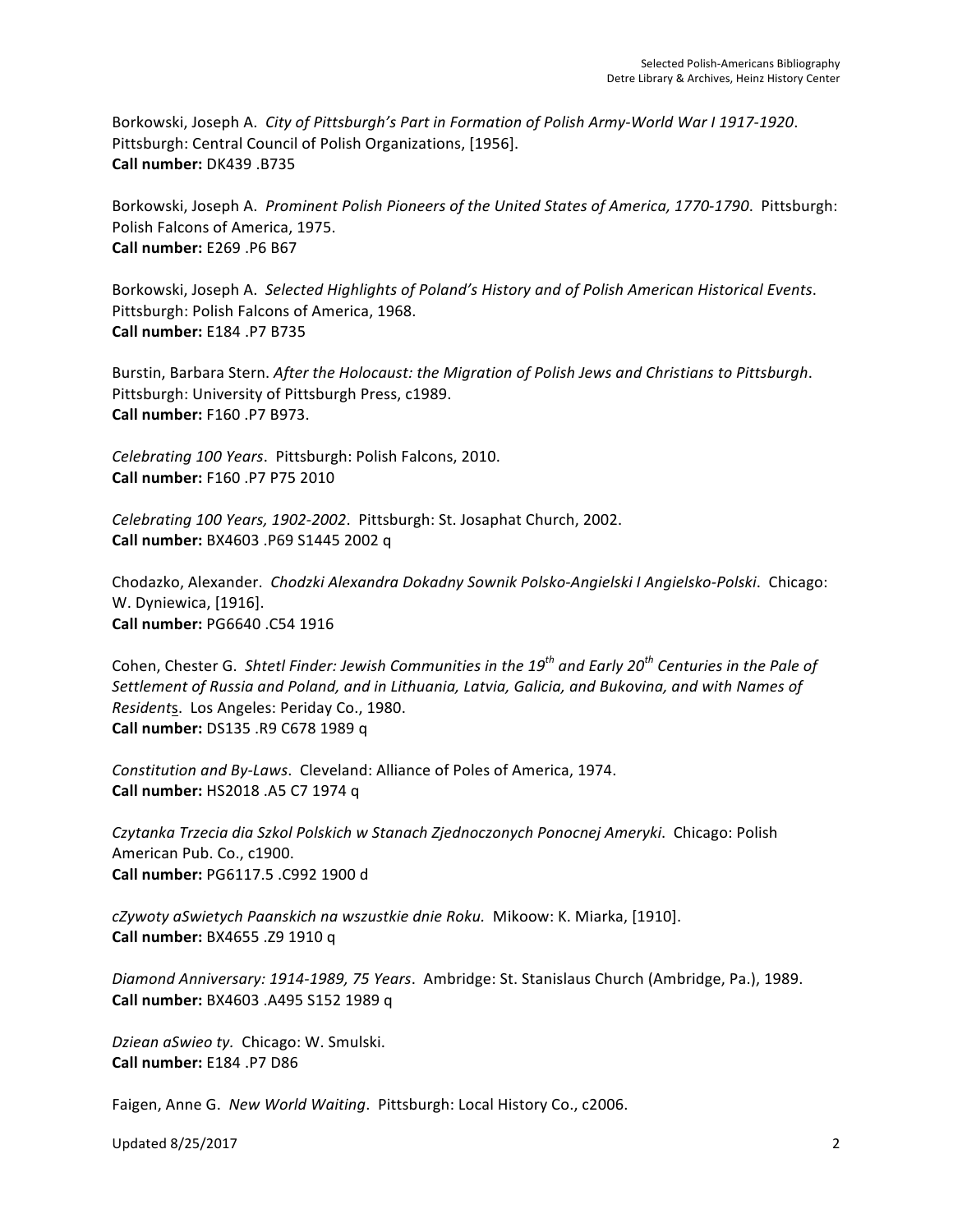**Call number:** PS3556 .A543 N4 2005 

The First Hundred Years: 1883-1983. Pittsburgh: St. Adalbert Church (Pittsburgh, Pa.), 1983. **Call number:** BX4603 .P69 S132 q

Fox, Paul. The Polish National Catholic Church. Scranton: School of Christian Living [1961?]. **Call number:** BX4795 .P6 F791 

Frenkiel, Zygmunt. Praktyczna Gramatyka Angielska dia Polakow. Practical English Grammar for Poles. London: F.P. agency, [1946?]. **Call number:** PG6706 .F829 

*From Chocolate and Cocoa Town Recipes in English and Polish.* Hershey: Hershey Chocolate Company, [1910?]. **Call number:** TX767 .C5 H4 1910

Golden Anniversary Issue. Pittsburgh: Erste Warshover Unterstitzungs Verein, 1955. **Call number:** F160 .J5 E735 q

Hadlukah Banquet: Young Men's and Women's Hebrew Association Hall, Sunday, March the Third, *Nineteen Hundred and Thirty Five, Pittsburgh, Pa. Pittsburgh: the Congregation, 1935.* **Call number:** BM225 P692 S524 C749

Haiman, Mechislaus. *Poland and the American Revolutionary War*. Chicago: Polish Union Daily, 1932. **Call number:** E184 .P7 H14 q

Haller's Polish Army in France. Naples: Whitehall Printing, 2006. **Call number:** D549 .P6 H35 2006 q 

The Historical Atlas of Poland. Warszawa: Paanstwowe Przedsie biorstwo Wyd. Kartograficzynch, 1986. **Call number:** GS1951 .S1 P33 1986 f

*Holy Family Church.* Pittsburgh: the Church, 1978. **Call number:** BX4603 .P69 H759 

*Immaculate Heart of Mary Parish, Polish Hill. Pittsburgh: the Church, 1997.* **Call number:** BX4603 .P69 I33 1997 q

Iwanowska, Olga Klug. Biae bzy. Pittsburgh: Polish Arts League of Pittsburgh, 1957. **Call number:** PG7 158 .I9 B5 

Kagan, Joram. Hippocrene Insider's Guide to Poland's Jewish Heritage. New York: Hippocrene Books, c1992. **Call number:** DS135 .P6 K33 1992 

*Kalendarz Polski na Rok.* Philadelphia: Promyk, 1969-. **Call number:** E184 .P7 K3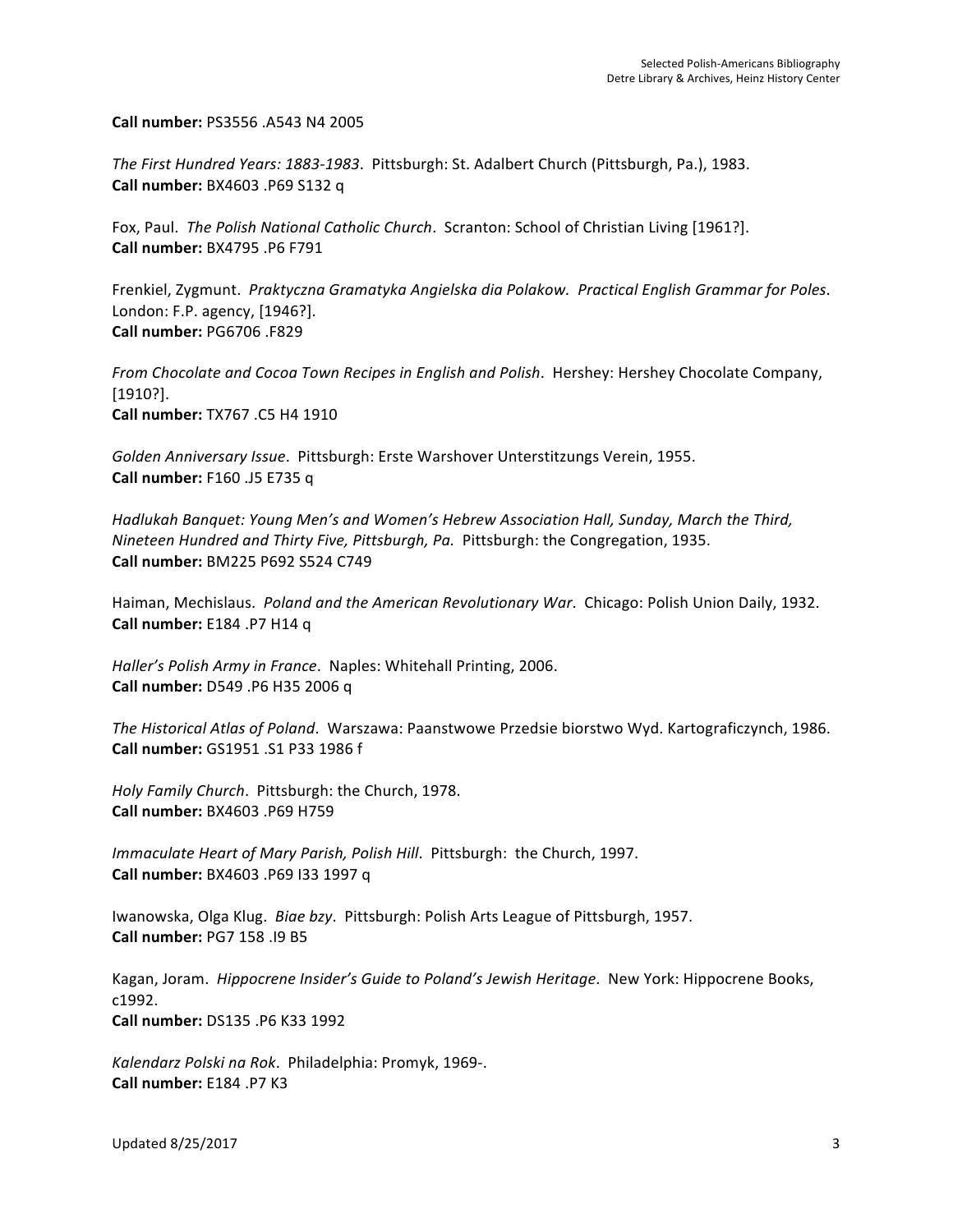Kalendarz Zwiazkowy. Chicago: Zwiazku Nr. Pol. W Stanach Zj. Pon. Am. (Polish National Alliance). **Call number:** AY78 .P7 f 

Kaminski, Robert Edward. The Descendants of John Kaminski and Antonia Sobelewski, Alexander Sadulski and Anna Pawlowksi, Walter Cywinski and Anna Pawlowski. Verona: the Author, 1993. **Call number:** CS71 .K19 1993 q

Knab, Sophie Hodorowicz. *Polish Customs, Traditions, and Folklore*. New York: Hippocrene Books, c1993. 

**Call number:** GR195 .K53 

Kula, Witold. Writing Home-Immigrants in Brazil and the United States. Boulder: East European Monographs, 1986. **Call number:** E184 .P7 K9313 1986 

Kusielewicz, Eugene. Reflections on the Cultural Condition of the Polish American Community. New York: Czas Pub. Co., 1969. **Call number:** E184 .P7 K96 

Lawrence, Maryann B. A Mother's Story: Memories from the Turtle Creek Valley. Bloomington: iUniverse, c2010. **Call number:** F157 .A49 T692 2010

Liturgia Jszy Swietej. Pittsburgh: St. Stanislaus Kostka Parish (Pittsburgh, Pa.) **Call number:** BX4603 P69 S152 L775

Magda, Matthew S. The Poles in Pennsylvania. Harrisburg: Pennsylvania Historical and Museum Commission, c1986. **Call number:** F160 .P6 M3 1986 q

Magda, Matthew S. Polish Presence in Pennsylvania. University Park: Pennsylvania Historical Association, 1992. **Call number:** F160 .P7 M3 1992 

Magocsi, Paul R. Carpatho-Rusyn Studies: An Annotated Bibliography. New York: Garland, 1988-. **Call number:** Z2483 .M211 f 

*Migration from the Russian Empire: Lists of Passengers Arriving at the Port of New York. Baltimore:* Genealogical Pub. Co., c1995-. **Call number:** E184 .R9 M54 1995 

Misko, Louise. A Study of Political Activities and Attitudes of Pittsburgh Poles Relative to Achieving the *Independence of Poland through Preservation of Religious, Fraternal, and Cultural Institutions.* Pittsburgh: Misko, 1975. **Call number:** F160 .P7 M678 q

*Nowy Testament Pana Naszego Jezusa Chrytusa: Z Greckiego Jezyka na Polski Pilnie I Wiernie Prezetlomaczony*. Wieden: Brytyjskie I Zagraniczne Towarzystwo, 1903.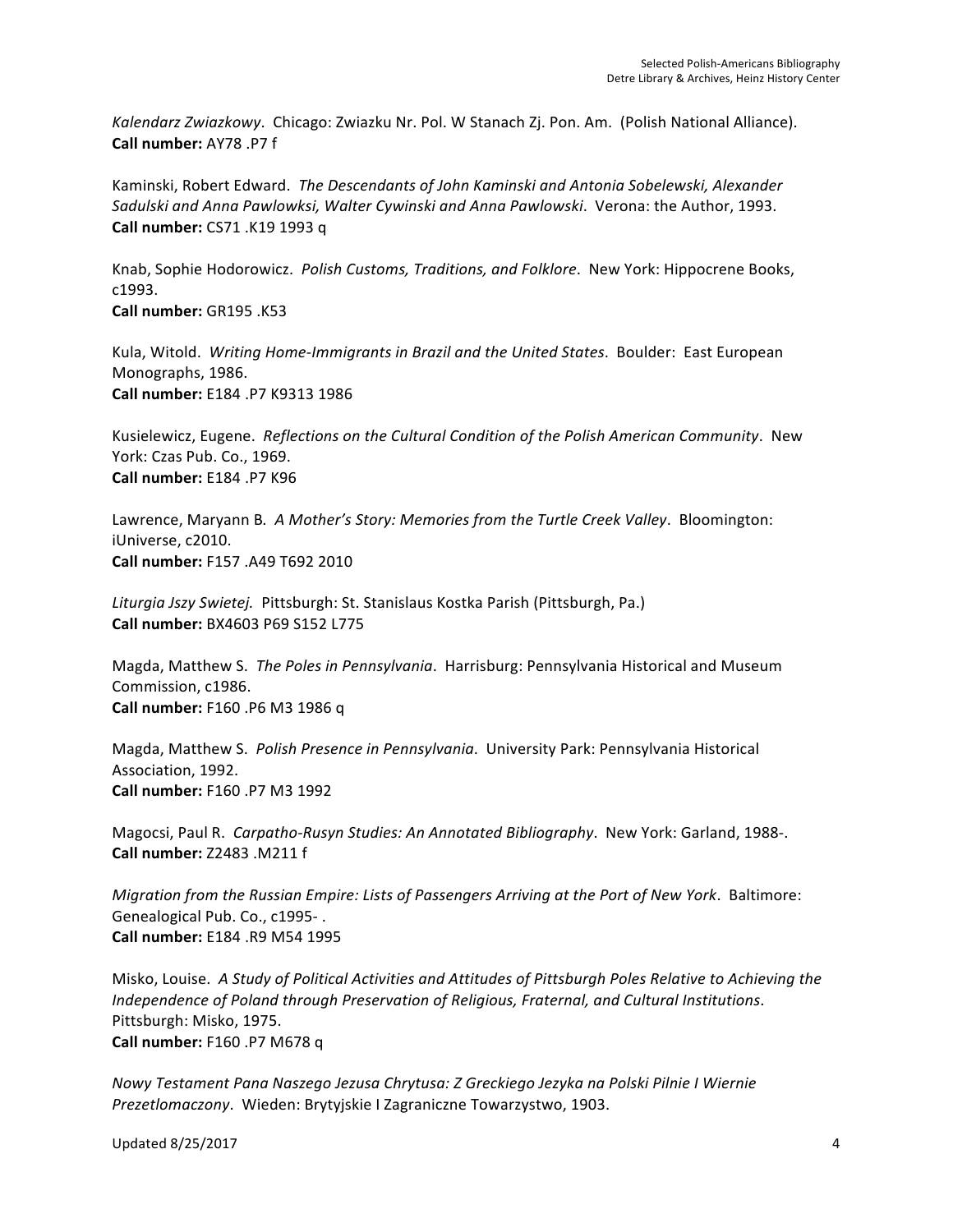**Call number:** BS2172 1903 d

Official Souvenir Program Book Commemorating the Centennial Celebration of the Polish Falcons of America: Celebrating 100 Years of Physical Culture in America: Saturday, September 26, 1987. Pittsburgh: Polish Falcons of America, 1987. **Call number:** E184 .P7 O32 f 

Pamietnik i Program Wydany z Okazji Srebrnego Jubileuszu. Pittsburgh: St. Hyacinth's Church (Pittsburgh, Pa.), 1941. **Call number:** BX4603 .P69 S141 1941

*Pamietnik Srebnego Jubileuszu: Parafji Najswietszej Rodziny.* Pittsburgh: Holy Family Church (Pittsburgh, Pa), 1928. **Call number:** BX4603 .P69 H759 1928 ff 

Pastor of the Poles: Polish American Essays. New Britain: Central Connecticut State College, 1982. **Call number:** E184 .P7 P39 1982 

Pienkos, Donald E. One Hundred Years Young: A History of the Polish Falcons of America, 1887-1987. Boulder: East European Monographs: New York: Distributed by Columbia University Press, 1987. **Call number:** E184 .P7 P614 

PiniGnska, Mary. A Little Polish Cookbook. San Francisco: Chronicle Books, 1992. **Call number:** TX723.5 .P6 P5 1992 d

*Poczatki: Beginnings: How to Begin Tracing Your Polish Roots.* New Britain: Polish Genealogical Society of the Northeast, 1994. **Call number:** E184.7 .P7 P7 1994 q

Pogonowski, Iwo. Poland, A Historical Atlas. New York: Hippocrene Books, 1988, c1987. **Call number:** G1951 .S1 P34 1988 q

Pogonowski, Iwo. Practical Polish-English, English-Polish Dictionary. New York: Hippocrene Books, 1993. 

**Call number:** PG6640 .P54 1993 

*Poland's* Millenium of Christianity: Commemorating Thousand Years of Loyalty to the Church, Pittsburgh *Observance, Sunday, November 12, 1961.* Pittsburgh: Diocese of Pittsburgh, 1961. **Call number:** BX1566.2 .P6 1961 f

*The Poles in Western Pennsylvania:*  $41^{st}$  *Annual Polish American Day Commemorating*  $50^{th}$  *Anniversary of Madame Marie Sklodowska Curie's Visit to Pittsburgh, Pa, Tuesday, August 10, 1971, Kennywood Park.* Pittsburgh: Central Council, 1971. **Call number:** F160 .P7 C397 

*Polish American Day: Kennywood Park.* Pittsburgh: Central Council of Polish Organizations, 1931-. **Call number:** F160 .P7 .P75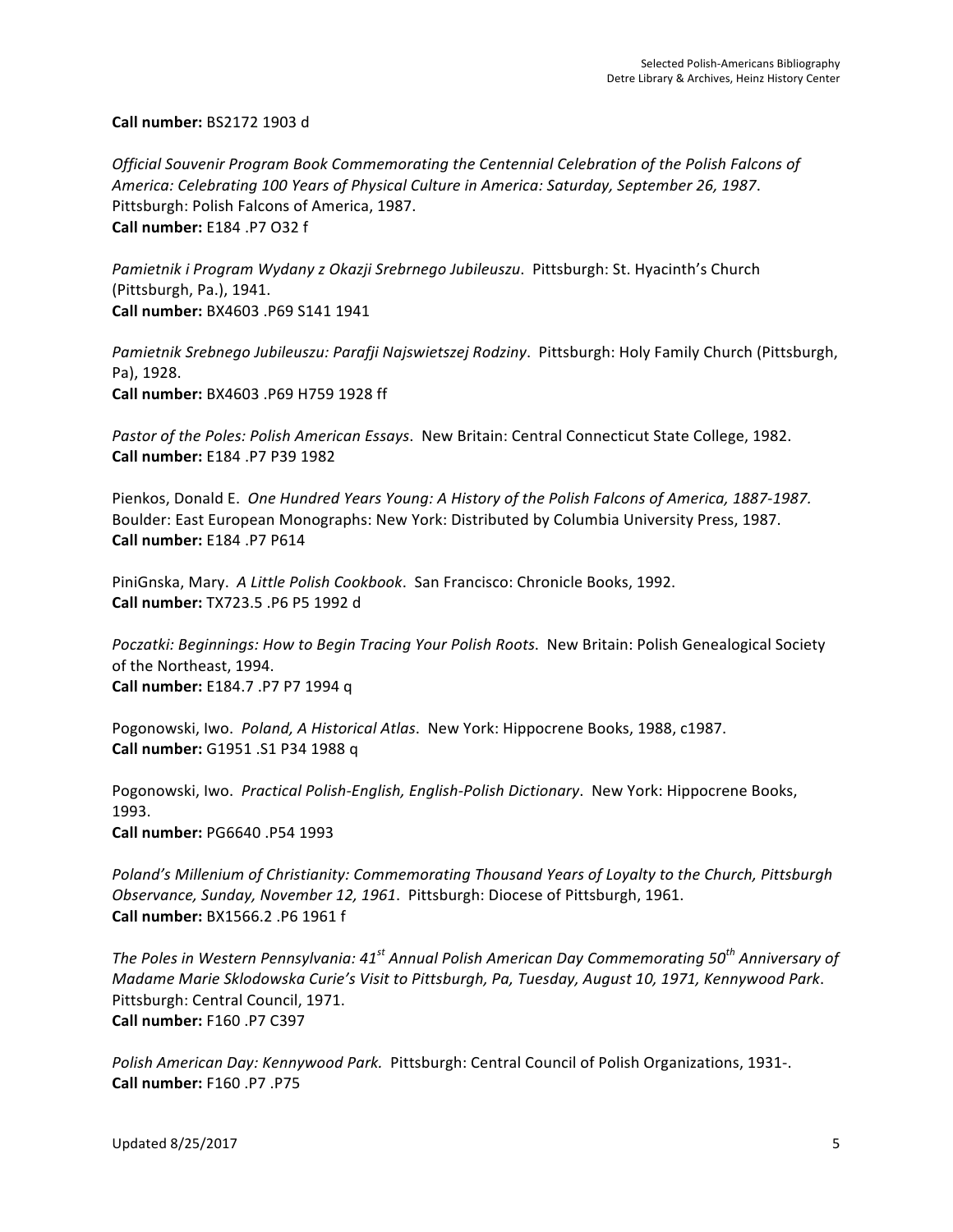Polish Americans and Their History: Community, Culture, and Politics. Pittsburgh: University of Pittsburgh Press, c1996. **Call number:** E184 .P7 P6848 1996 

The Polish Classroom in the Cathedral of Learning: University of Pittsburgh. Pittsburgh: University of Pittsburgh Press, 1941. **Call number:** LD6012 .N277 P766 

Polishfest '93: Celebrate the Festival of Christmas. Pittsburgh: The Festival, 1993. **Call number:** F160 .P7 P78 1993

*Polishfest* '95: Celebrate the Seasons; A Holiday Celebration of the Spring, Summer, Fall and Winter. Pittsburgh: The Festival, 1995. **Call number:** F160 .P7 P78 1995

*Quadrennial National Convention and Quadrennial Swimming, Gymnastics, Track and Field Meet*. Pittsburgh: Polish Falcons of America, 1980-. **Call number:** E184 .P7 P767 q

Renkiewicz, Frank. The Poles in America, 1608-1972; A Chronology & Fact Book. Dobbs Ferry: Oceana Publications, 1973. **Call number:** E184 .P7 R393 

Rollyson, Carl E. A Student's Guide to Polish American Genealogy. Phoenix: Oryx Press, 1996. **Call number:** E184 .P7 R575 1996 

Shenango. Pennsylvania: Edinboro State College, 1975. **Call number:** F157 .S47 E3 1975x q

*Silver Jubilee: SS. Philip and James Church, New Castle, Pa, 1922-1947.* New Castle: the Church, 1947. **Call number:** BS4603 .N536 S149 1947

Sredzinski, Joseph L. They Came-They Gave: A History of the Polish Roman Catholic Parishes in Western Pennsylvania & Their Contributions. Everson: [s.n.], 1997/1998[i.e. 1998]. **Call number:** BX1415 .P36 S65 1998 q

*St. Stanislaus Kostka Polish Roman Catholic Church, Pittsburgh, Pennsylvania*. Pittsburgh: The Church, 2002. **Call number:** BX4603 .P69 S152 2002 q

St. Stanislaus Kostka Polish Roman Catholic Church, Pittsburgh, Pennsylvania. Pittsburgh: the Church, 1991-. 

**Call number:** BX4603 .P69 S152 K86 1991 q

*Tracing Polish Roots: Where Do I Begin.* New Britain: Polish Genealogical Society of the Northeast, 1995. **Call number:** E184.7 .P7 T7 1995 q

*Transfiguration Church Golden Jubilee: Thursday May 30<sup>th</sup>, 1940. Mount Pleasant: the Church, 1940.*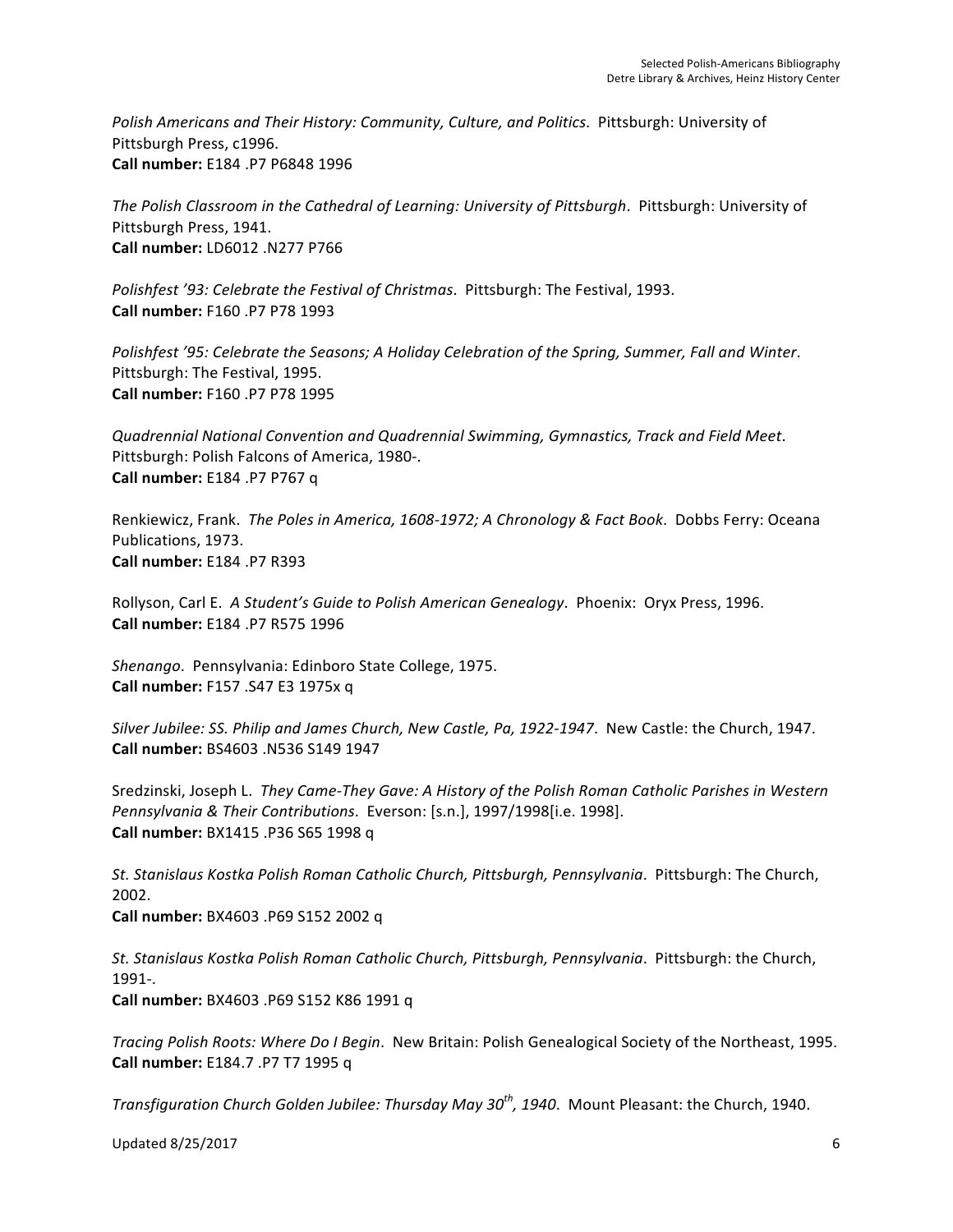**Call number:** BX4603 .M94 T4 1940 q

*Twenty-Fifth Anniversary Issue*. Pittsburgh: Erste Warshover Unterstitzungs Verein, 1930. **Call number:** F160 .J5 E73 q

Vincent Nesbert: An Exhibition in Celebration of the Restoration of His Courthouse Murals and the Bicentennial of Allegheny County. Pittsburgh: Allegheny County Bureau of Cultural Programs, 1988. **Call number:** ND237 .N463 1988

Waldo, Artur L. First Poles in America, 1608-1958: in Commemoration of the 350<sup>th</sup> Anniversary of their Landing at Jamestown, Virginia, October 1, 1608. Pittsburgh: Polish Falcons of America, 1976. **Call number:** E184 .P7 W32 1976 

Waldo, Arthur L. First Poles in America, 1608-1958: in Commemoration of the 350<sup>th</sup> Anniversary of their Landing at Jamestown, Virginia, October 1, 1608. Pittsburgh: Polish Falcons of America, 1957. **Call number:** E184 .P7 W32

Waldo, Arthur L. Sokolstwo: Przednia Straz Narodu: Dzieje Idei I Organizacji w Ameryce. Pittsburgh: Nak Sokolstwa Polskiego w Ameryce, 1953-. **Call number:** E184 .P7 W165 v.1 f 

Weiner, Miriam. Jewish Roots in Poland: Pages from the Past and Archival Inventories. Secaucus: Miriam Weiner Routes to Roots Foundation, c1997. **Call number:** DS135 .P6 W37 1997 f

Weinryb, Bernard D. The Jews of Poland; A Social and Economic History of the Jewish Community in Poland from 1100 to 1800. Philadelphia: Jewish Publication Society of America, 1973. **Call number:** DS135 .P6 W38 

Wrobel, Paul. Our Way: Family, Parish, and Neighborhood in a Polish-American Community. Notre Dame: University of Notre Dame Press, c1979. **Call number:** F574 .D49 P78**.**

Wynne, Suzan F. *Finding Your Jewish Roots in Galicia: A Resource Guide*. Teaneck: Avotaynu, c1998. **Call number:** CS878 .G35 W96 1998 f

*A* Year of Jubilee: the Centennial of St. Stanislaus Kostka Church. Pittsburgh: the Church, 1992. **Call number:** BX4603 .P69 S152 1992 q

Zygmunt, Frank. Memoirs of the Sacred Heart of Jesus Parish: Braddock, Pa., 1917. Braddock: Zygmunt Family Productions, 1995. **Call number:** BX4603 .B7 N13 1995 f 

Zygmunt, Frank. Pamietnik Parafii Najslodszego Serca Pana Jezusa. Braddock: the Church, 1917. **Call number:** BX4603 .B7 N1 q

#### Serials

Updated 8/25/2017  $\sqrt{ }$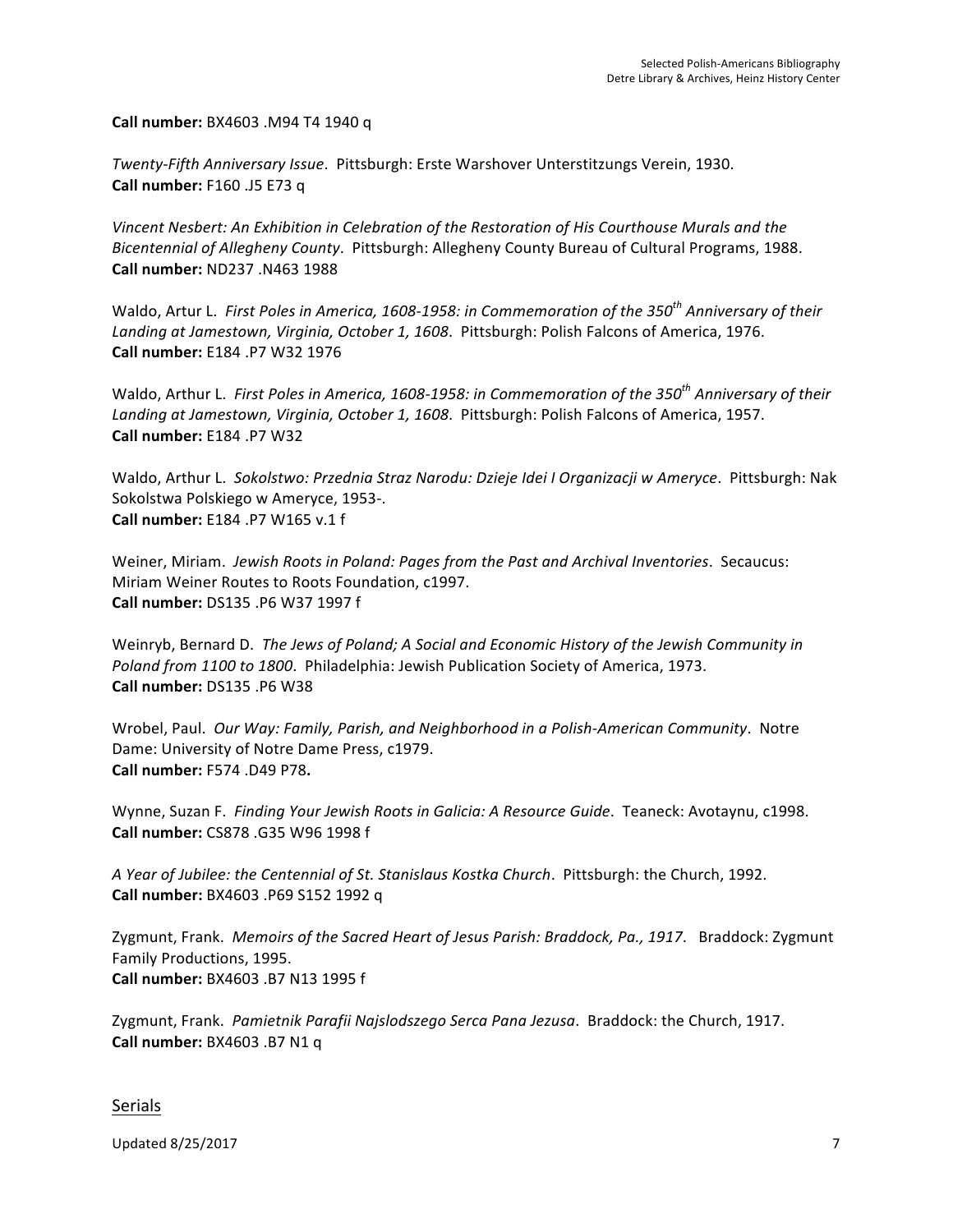Polish American studies. Chicago: Polish-American Historical Association. Holdings: 1973-1975 **Call number:** SERIAL

*The Polish review.* New York: Polish Institute of Arts and Sciences in America. Holdings: 1966-1976 **Call number:** SERIAL

Sokol polski. Pittsburgh: Polish Falcons of America. Holdings: 1916; 1919-1925; 1928-1931; 1997-Feb 2017 (incomplete) **Call number:** SERIAL

## **Sound recordings**

Hundenski, Bud. Polka swing. Bud Hundenski & The Corsairs. **Call number:** PHONOGRAPH 0021

Mateck, Wally. Polkas for parties. Wally Mateck & his Polka-Faces. **Call number:** PHONOGRAPH 0022

Novickowski, Nicholas. Polish polkas. Nicholas Novickowsk and his dance band. **Call number:** PHONOGRAPH 0020

## **Videotapes**

*Celebrating the 100<sup>th</sup> Anniversary of Immaculate Heart of Mary School.* Pittsburgh: the School, 1996. **Call number:** VIDEO 0059

Polish-American Committee, Oct 1991. Pittsburgh: Historical Society of Western Pennsylvania, 1991. **Call number:** VIDEO 0119

## Articles appearing in Western Pennsylvania History Magazine/Pittsburgh History magazine

Borkowski, Joseph A. "The Role of Pittsburgh's Polish Falcons in the Organization of the Polish Army in France". The Western Pennsylvania Historical Magazine, Volume 54, Number 4, October 1971.

Burstin, Barbara S. "The Early Experience of Polish Jewish and Christian Immigrants in Pittsburgh After World War II". The Western Pennsylvania Historical Magazine, Volume 70, Number 4, October 1987.

Clover, Alyson N. "Neighborhood Stories: A Saint in the Strip: St. Stanislaus Kostka". Western Pennsylvania History, Volume 93, Number 3, Fall 2010.

Gray, Dorothy. "Polish Beauty Contest: Remembering Western Pennsylvania's 1930 Polish Beauty Contest". Western Pennsylvania History, Volume 88, Number 3, Fall 2005.

Weber, Michael. "Seven Neighborhoods: Stability and Change in Pittsburgh's Ethnic Community, 1930-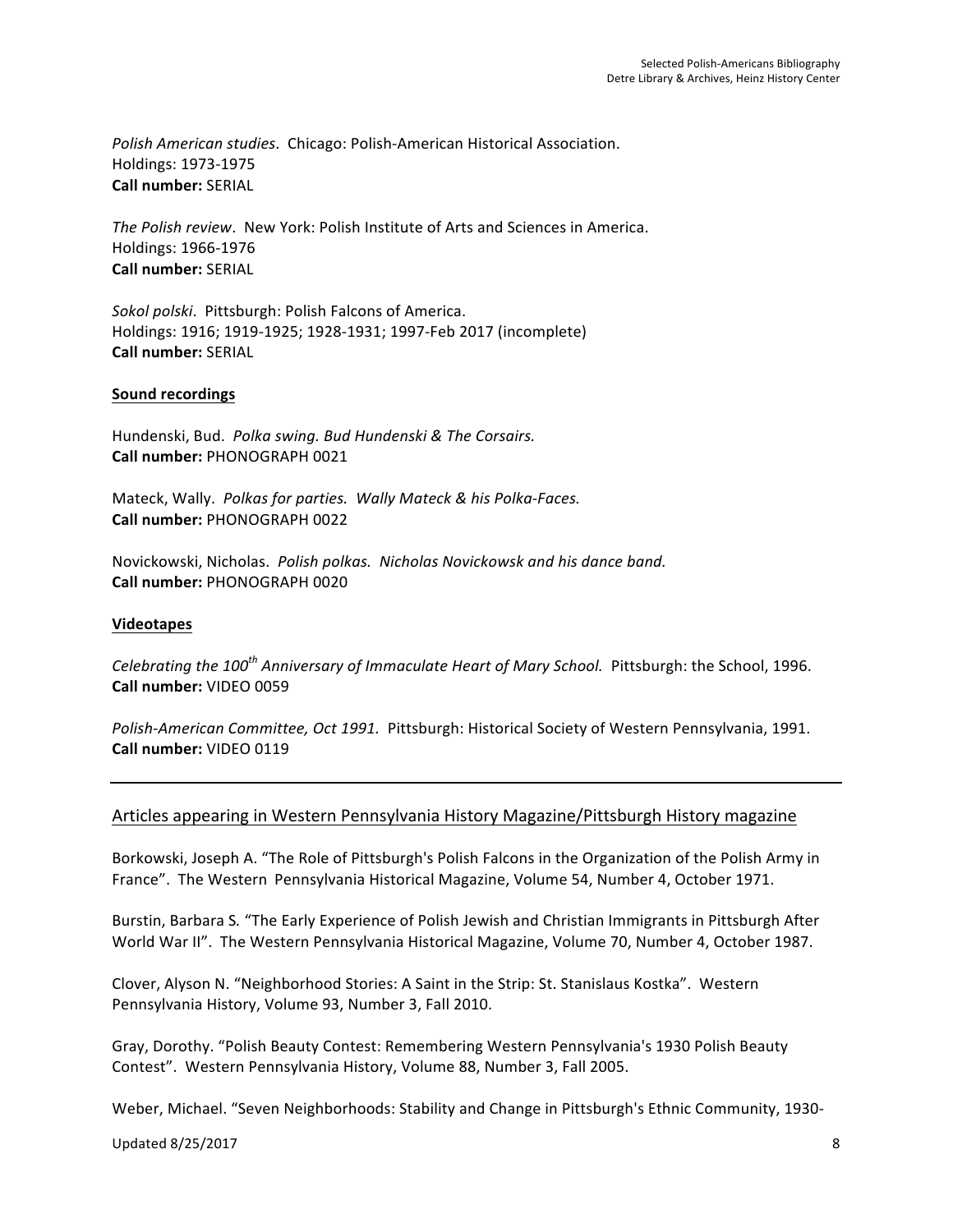1960". The Western Pennsylvania Historical Magazine, Volume 64, Number 2, April 1981.

### Archival Collections

Annual Pulaski Day sponsored the Western Pennsylvania State Division Polish American Congress, **1955.** 

**Call number:** MFF 1632

# Articles and photographs (10) on the closing and razing of Transfiguration Roman Catholic Church in **Mount Pleasant, Westmoreland County, Pa.**

**Call number:** 2003.0013

### Anthony Sadowski as the pioneer Pole of Western Pennsylvania 1947.

A paper about Anthony Sadowski, an Indian trader in early eighteenth-century Pennsylvania. **Call number:** MFF 2341

### Joseph Borkowski papers 1930-1990.

The Joseph Borkowski Papers contain a variety of materials chronicling his activity in documenting Polish heritage in Pittsburgh, Pa. These include correspondence, event programs, photograph albums, and scrapbooks. There are a number of Church related materials including an Immaculate Heart of Mary School centennial booklet (1896-1996) within which Borkowski wrote a brief history of the Polish Hill School he attended as a child, church bulletins, and newspaper clippings documenting local Catholic Church events within the Polish community. There are programs from Polish Day at Kennywood Park (1976, 1978, 1986), an annual event sponsored by the Central Council of Polish Organizations. The papers also contain several Polish Army of Veterans Association of America news bulletins, as well as financial information for the Polish Falcons Alliance of America.

The Joseph Borkowski Papers include four photograph albums and two scrapbooks. They depict scenes of Polish Hill on Bereton Avenue and Holy Family Church in Lawrenceville, the 1980 dedication of the memorial plaque to the pilots of the Koâsciuszko Squadron, Borkowski receiving his V.F.W. Man of the Year award in 1967, and his retirement in 1981. Two scrapbooks contain letters, newspaper clippings, church bulletins, greeting cards, and other materials all focused on Borkowski or Polish related topics.

### **Call number:** MSS 0684

Finding aid: http://digital.library.pitt.edu/cgi-bin/f/findaid/findaid-idx?c=hswpead;cc=hswpead;rgn=m ain;view=text;didno=US-QQS-mss684

Burning of mortgage program at SS. Cyril and Methodius Church (McKees Rocks, Pa.), 1947. **Call number:** MFF 1783

Blair Gunther Collection, 1942-1966, clippings, awards and photographs (15) of the former Allegheny **County commissioner and State Superior Judge. Call number:** 2001.0102

Chicon family photographs (3) of Mr. and Mrs. Chicon in Polish Falcons dress uniforms, 1970. **Call number:** 1996.0380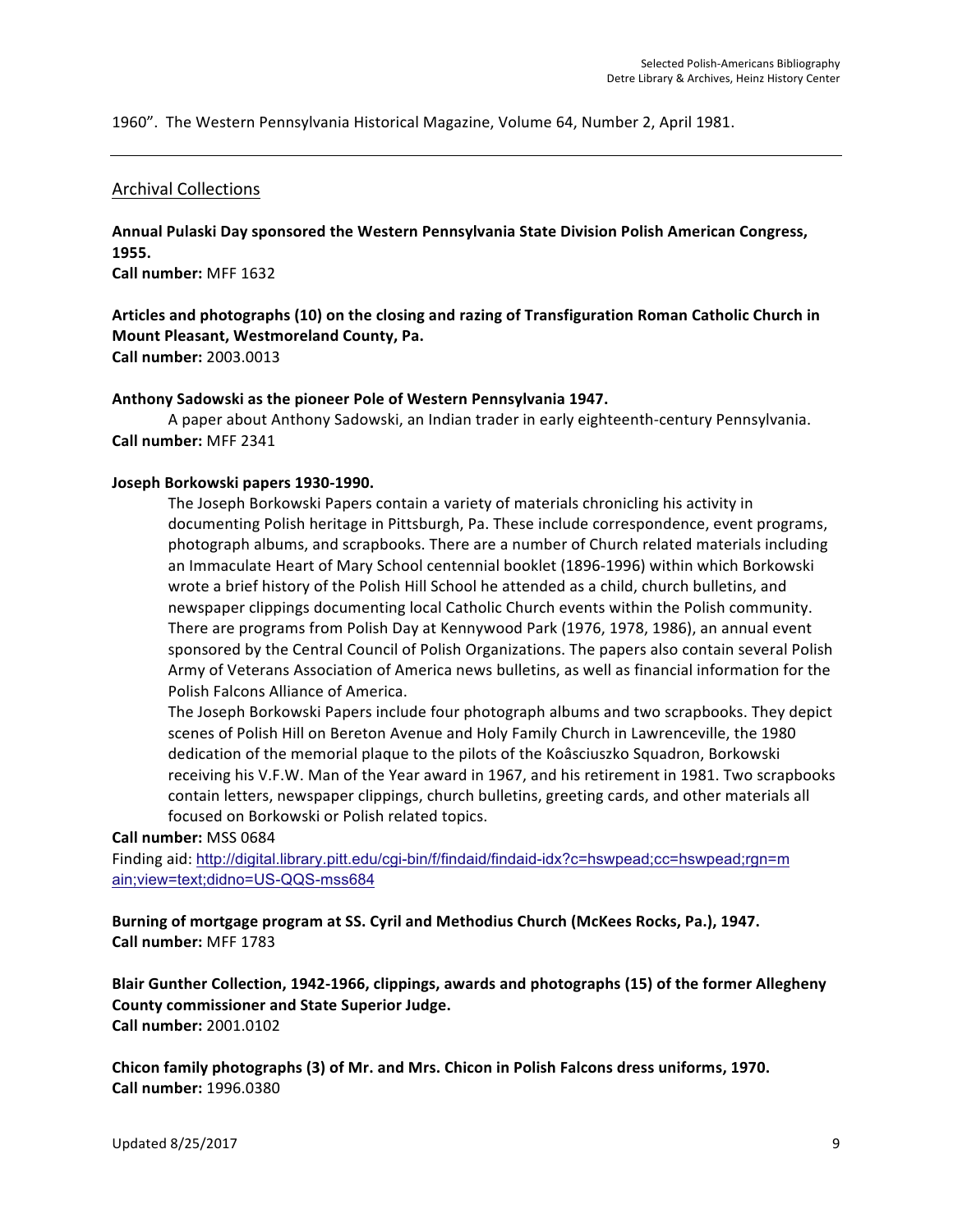### **Hartman, Druhna Genevieve B.**

**Call number:** Obituary Files.

### Jan Kaczynski papers, 1917-1920.

The Jan Kacyznski papers consist of miscellaneous documents related to Polish American Jan Kacyznski including his certificate of citizenship with attached photograph from 1936, a stock certificate for the Polish American Car and Construction Company, and other miscellaneous documents. There are also several documents in Polish.

**Call number:** MFF 0200

### Leo Karolewski, photographic collection, c1930-1985

Collection includes (17) photographs of St. Stanislaus Roman Catholic Church (Aliquippa, Pa), World War II veterans, Max Azen Furs in Pittsburgh, Civil Defense Group (Aliquippa, Pa), PPG Place during construction (Pittsburgh, Pa.), Cathedral of Learning, Emlenton Bridge on the Allegheny River, Gen. McArthur visiting the University of Pittsburgh, McKees Rocks Bridge, Ohio River scenes, care packages sent to Poland, the point (Pittsburgh, Pa.), drug store window displays, children, Beaver County camera club, the ruins of the Island Queen after destruction by fire, and still life subjects. Karolewski was a pharmacist and later a cameraman for KDKA.

**Call number:** 2002.0152

### Kins family papers 1899-1908.

The papers include correspondence, legal documents, employment and educational materials, publications, photographs and miscellaneous materials.

The Kins family was of Polish descent and lived in a house in Lawrenceville. The back half of the house was divided and rented out. Members of the family held various jobs such as policeman and iron worker.

**Call number:** MSS 0020

### **Klapkowski, Stanley.**

**Call number:** Biography Files.

### Klavon Pharmacy and Ice Cream Parlor records and photographs c. 1930-c. 1950.

The collection consists of a framed newspaper clipping about the prohibition of alcohol and two handwritten notes, pharmacy registration papers, tax papers, family photographs, Polish bonds, various Klavon's pharmacy labels, and a bound book of prescriptions from 1944-1945. **Call number:** 2014.0121

**Kozlowski, Leona Eve.** 

**Call number:** Obituary Files.

**Kubinski, Stephanie H. Boron.** 

**Call number:** Obituary Files.

### **Lawrenceville and Polish American materials.**

Includes photographs, programs and clippings. **Call number:** 1996.0135

### Pittsburgh ethnic history documents 1976.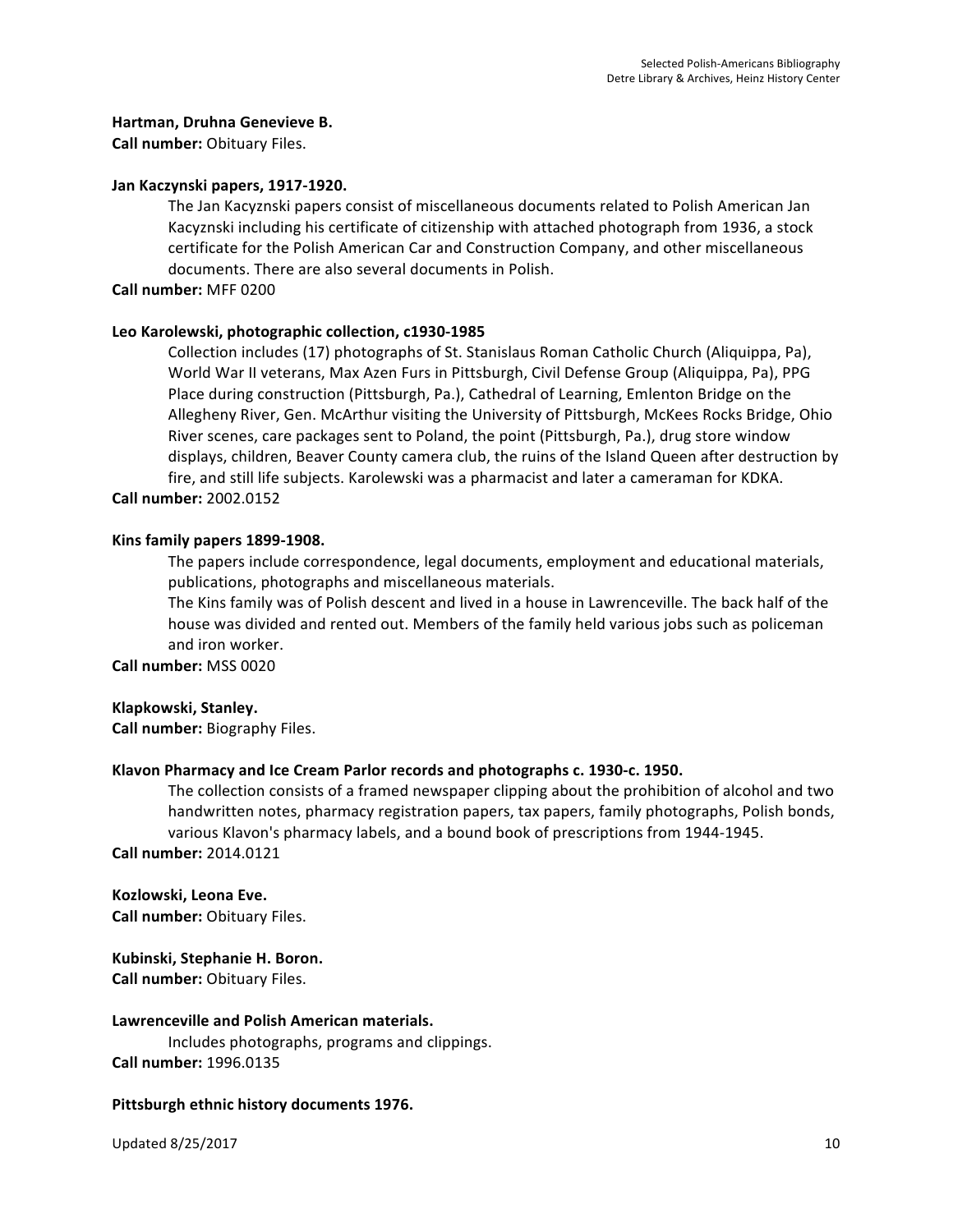Collection of photocopies of documents relating to Leon R. Machnikowski.

Leon Machnikowski was a Polish immigrant and was a school teacher.

## **Call number:** MFF 2468

## Manko-Serednicka Family papers and photographs 1890-1990.

The Manko-Serednicka Family papers and photographs contain contains a variety of manuscript materials and photographs related to John and Anna Serednicka Manko and their children. Included in these materials are: correspondence between family members in the United States and Poland, daybook and journal from Felix Manko, Langley high school yearbook, bibles, and naturalization papers for Anna Serednicka and John Manko. Her daybook with notes and recipes is also included. The collection also contains photographs depicting individual family members. A wrapped scrapbook created by Frances Manko is also included.

### **Call number:** MSS 0869

Finding aid: http://digital.library.pitt.edu/cgi-bin/f/findaid/findaid-idx?c=hswpead;cc=hswpead;rgn=m ain;view=text;didno=US-QQS-mss869

### **Materials on Serbs, Polish and Ukrainians in Pittsburgh.**

**Call number:** 1994.0012

### **Miscellaneous materials on Polish Americans in Pittsburgh.**

**Call number:** 1996.0162

### **Misko family papers 1850-1975.**

Papers include two copies of a family history, written by Louise Misko in 1975. The author also provides the history and cultural customs of Poland and the Ukraine. **Call number:** MFF 2128

## Built on sacrifice: Immaculate Heart of Mary Parish: A Polish-American Catholic Community in Pittsburgh 1995.

Article on the Immaculate Heart of Mary Parish and the role of religion in Pittsburgh's Polish Hill neighborhood during the 20th century.

**Call number:** MFF 0195

## **Olga Kug Iwanowska collection containing photographs and news clippings on the Polish Nationality Room.**

**Call number:** 2000.0146

Pelczarski, Jane Bartoszewicz. Growing up in Polish Hill. **Call number:** 1997.0082

**Peplowski, Thaddeus. Call number:** Biography Files.

Polish Aristocrats program book, 1934. **Call number:** 2011.0305

**Polish Army Veterans in America convention book, 1931. Call number:** MFF 1634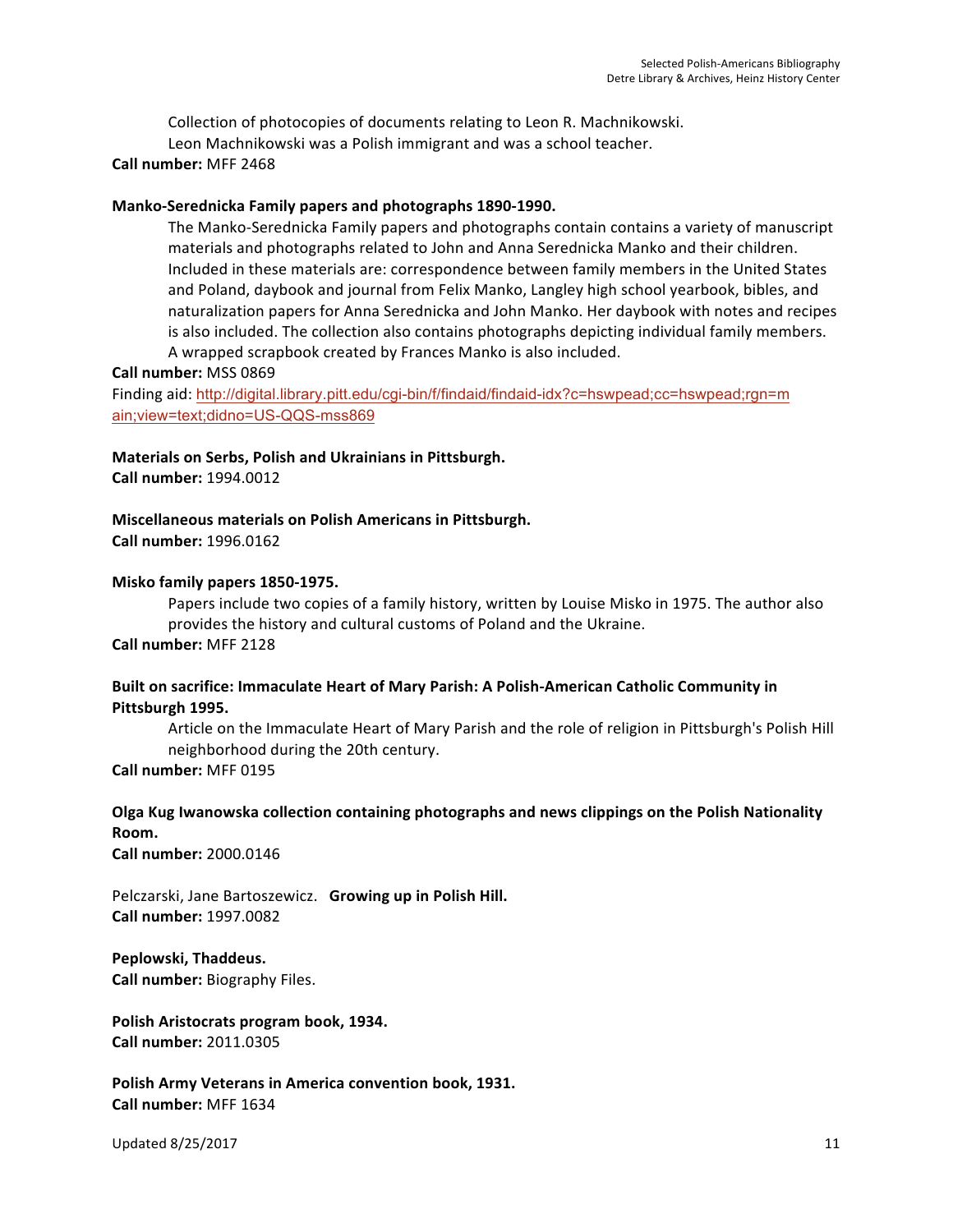### Polish Falcons of America ephemera, 1939-1981

Includes program from Polish Arts League of Pittsburgh, credit certificate from Kappels, program for Senator Heinz gala and South Side Chamber of Commerce program **Call number:** 1998.0141

Polish Falcons of America materials, 1968-1969.

**Call number:** MFF 1635

## **Polish Historical Committee collection (Pittsburgh, Pa) 1900-1950**

The Polish Historical Committee Collection documents the churches, organizations, and societies that the Polish-American community established throughout southwestern Pennsylvania in the latter 19th and early 20th centuries. The collection is primarily comprised of religious programs, anniversary books and programs, dedication pamphlets, Polish newspapers, and correspondence. The materials are primarily in Polish. The programs and books have been arranged in two groups (Polish Falcons and Non-Falcons organizations) and subdivided by location where the events or services were held. Correspondence between F.B. Starzynski, secretary of the Polish Historical Committee, and Homer Saint-Gaudens, the Director of the Carnegie Institute, documents his efforts in 1923 to gain Polish inclusion into the Carnegie Institute annual international exhibit. There is also some correspondence between Starzynkis family members. The Pittsburczanin Polish Daily and the Sokol Polski, the official newspaper of the Polish Falcons of America, represent most of the newsprint in the collection. They date between 1921 and 1931.

### **Call number:** MSS 0732

Finding aid: http://digital.library.pitt.edu/cgi-bin/f/findaid/findaid-idx?c=hswpead;cc=hswpead;rgn=m ain;view=text;didno=US-QQS-mss732

## **Polish Historical Committee reports.**

**Call number:** MFF 1636

**Polish National Alliance Circuit 64 40<sup>th</sup> anniversary booklet, 1953. Call number:** MFF 1637

## **Polish Organizations of Pittsburgh Central Council materials.**

Includes three Kennywood Polish Day programs, 1955, 1975 and 1980 and letter on a memorial plaque.

**Call number:** MFF 1638

### Polish Roman Catholic Union programs, 1953-1964.

Program for Ladies Auxiliary, 1953, Ten Pin Bowling Tournament, 1962 and Golden Anniversary of the St. Elizabeth's Society.

**Call number:** MFF 1633

### Polish Society tenth anniversary photograph. **Call number:** 1996.0360

**Polish Womens Alliance of America convention program, 1951, held in Pittsburgh. Call number:** MFF 1631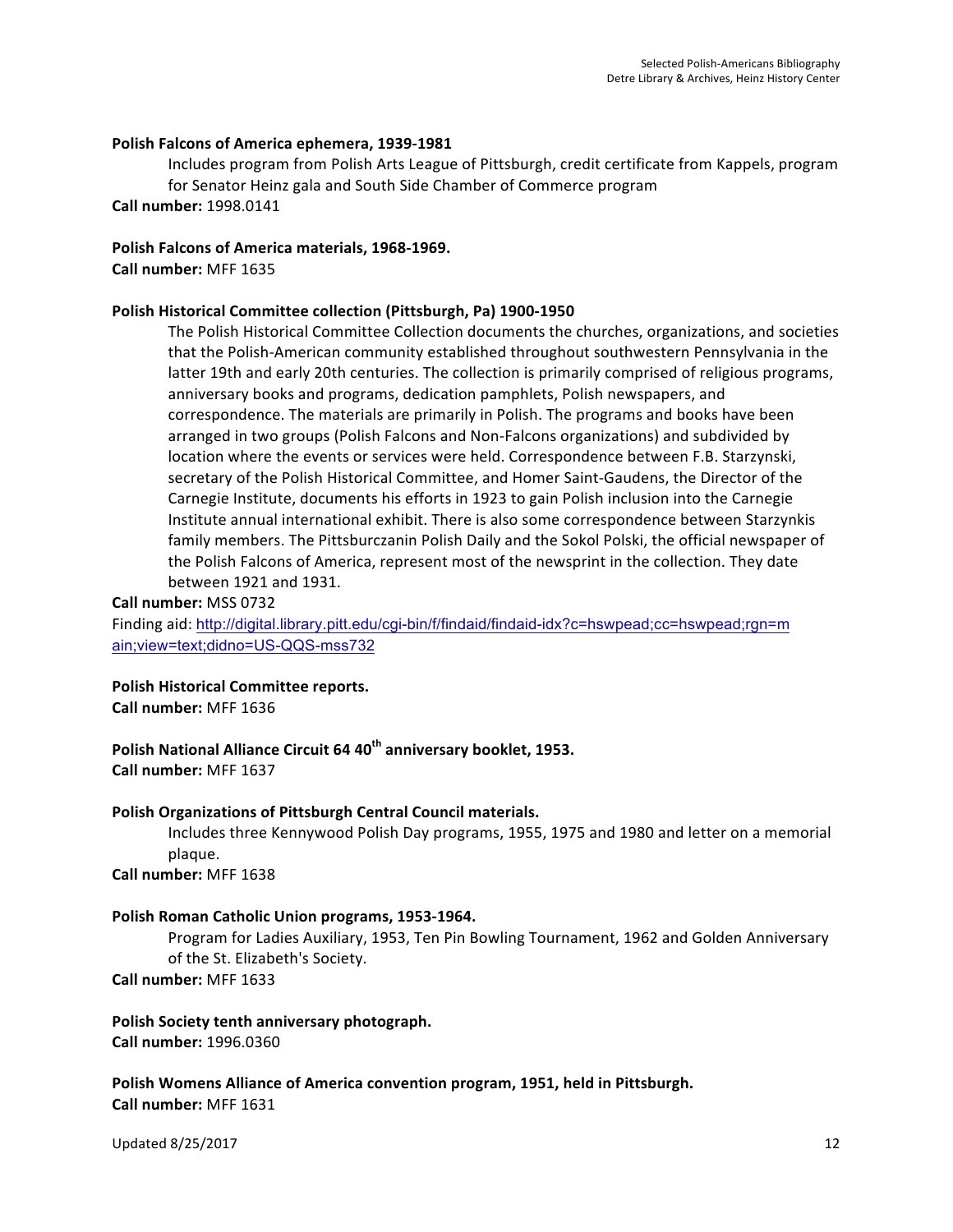**Rencewicz, John Sr. (Rev.).** 

**Call number:** Obituary Files

## Romanyshyn family papers 1915-1965.

The Romanyshyn family papers mostly consist of materials relating to time at the McCrum National Training School for Slovanic Young Women by Mary. School books, notebooks, class notes and a diploma document her education at the McCrum School while a scrapbook records the recreational activities associated with this program. This collection also contains the citizenship papers and marriage license of Mary Markevich Romanyshyn and Nicolas Romanyshyn. Business records annotate his work as a contractor, in particular the expenses he incurred while constructing homes in the McKees Rocks area. Two personal diaries written by Mary chronicle significant moments in the lives of Romanyshyn family members from 1922 to 1965. These diaries also record major events that occurred in McKees Rocks and its environs. Also included in this collection is an 1889 Polish Bible that Mary brought with her when she immigrated to Pittsburgh.

### **Call number:** MSS 0619

Finding aid: http://digital.library.pitt.edu/cgi-bin/f/findaid/findaid-idx?c=hswpead;cc=hswpead;rgn=m ain;view=text;didno=US-QQS-mss619

## Sacred Heart of Jesus Roman Catholic Church records 1895-1966 gift [records].

These records contain organizational, financial, minutes and program materials. Polish immigrants in Braddock, Pa. first dedicated the church as the Most Sacred Heart of Jesus on property bought of Talbot Ave and Sixth Street on February 14, 1897. Prior to the formation of the church, Polish immigrants in Braddock and begun to meet and form an organization known as the Saint Adalbert Society in 1895. This fraternal society was formed to preserve Polish culture, serve the Roman Catholic traditions and to provide help to members in times of illness and poverty.

### **Call number:** MSS 0345

Finding aid: http://digital.library.pitt.edu/cgi-bin/f/findaid/findaid-idx?c=hswpead;cc=hswpead;rgn=m ain;view=text;didno=US-QQS-MSS345

## **Signatures of Polish clergymen from Western Pennsylvania 1908.**

One volume of photographic reproductions and signatures of Polish Clergymen in Western Pennsylvania. 24 individual photos with 23 identified with the signature of the clergyman. **Call number:** MFF 2854

## Sittsamer, Jack. Jack Sittsamer papers 1949-2008 1995-2007 (bulk)

The collection is divided into two series: Holocaust Center and Personal. Folders are arranged alphabetically and documents arranged chronologically within each folder. These papers consist of speeches, newspaper articles, photographs, and correspondence in forms of letters, email, and cards.

**Call number:** MSS 0554

Finding aid: http://digital.library.pitt.edu/cgi-bin/f/findaid/findaid-idx?c=hswpead;cc=hswpead;rgn=m ain;view=text;didno=US-QQS-MSS554

## Sittsamer, Jack. Jack Sittsamer Oversize Papers 1929-1998.